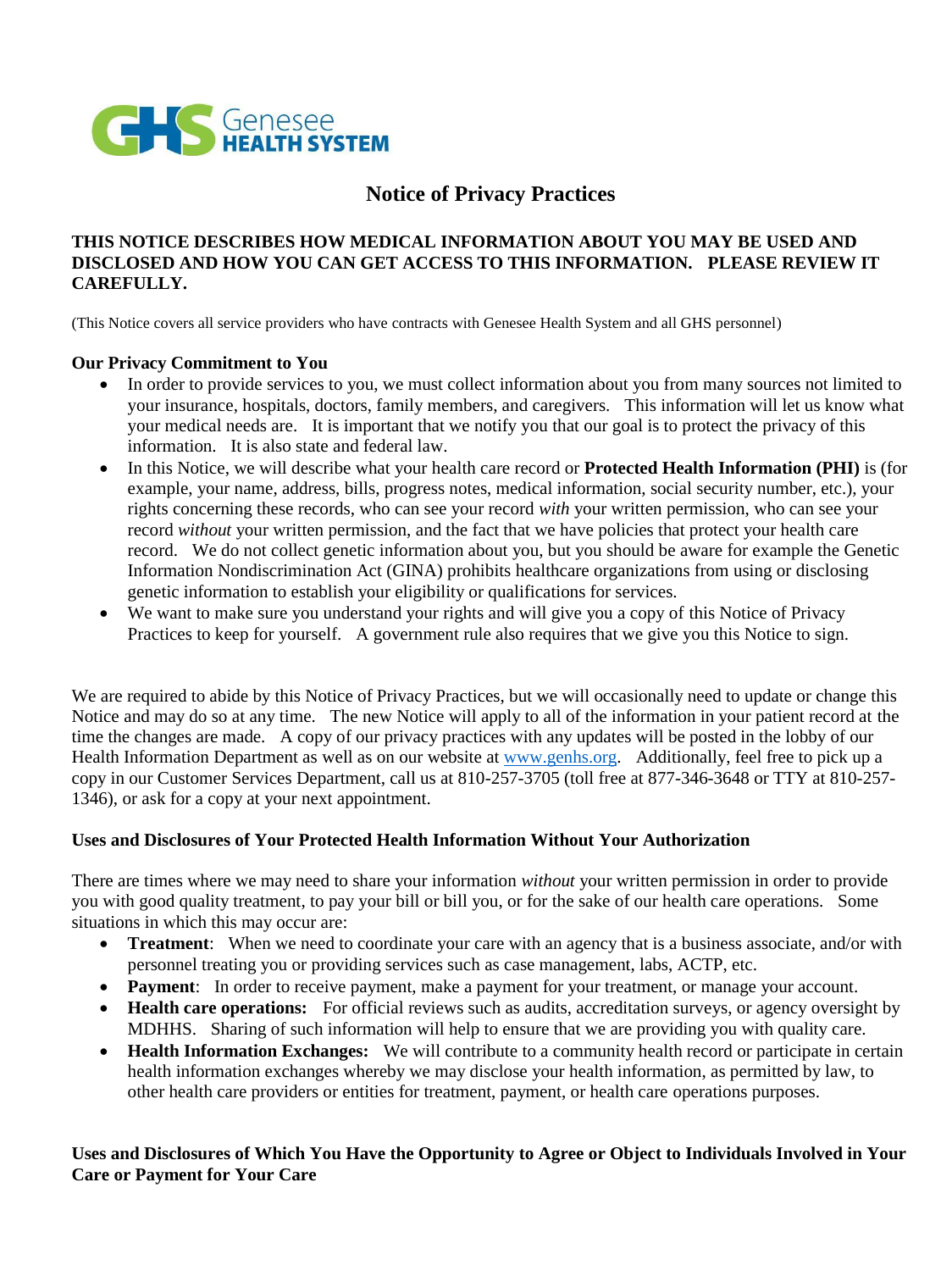There are a few situations in which we *must* release information about your care *without* seeking your permission. We may have to disclose PHI under certain conditions (as explained in local, state, or federal laws) to satisfy and/or comply with a provision of the law. Some examples of situations when we may provide your health information *without* your permission include, but are not limited to:

- **Public health purposes:** To a provider of mental or other health services or a public agency if there is a compelling need for disclosure based upon a substantial probability of harm to you or someone else. Reasons may include abuse/neglect of you or by you, to control disease, injury/ disability, or to avert serious harm to the public.
- **Health oversight:** To meet quality standards for audits, investigations, and inspections by agencies like Medicaid and Medicare, MDHHS, and the Food and Drug Administration; for the purpose of research, evaluation, accreditation, or statistical compilation where you are *not* identified; or to a peer review committee (these reports are protected and are not shared).
- **Psychotherapy notes (outside of the organization):** may only be used and disclosed with your authorization.

**Marketing:** We must also obtain your written permission (authorization) prior to using your PHI to send you any marketing materials that encourages you to purchase or use a product or service. For example, we may not sell your PHI without your written authorization. However, we may communicate with you about products or services related to your treatment, case management, or care coordination, or alternative treatments, therapies, health care providers, or care settings without your permission.

**For judicial or administrative proceedings**: Genesee Health System will not share information about you unless the law compels us to, pursuant to an order or subpoena of a court of record, or a subpoena of the legislature, unless the information is privileged by law. We may also have to share your information with a prosecuting attorney if necessary to participate in a proceeding governed by the Mental Health Code and/or HIPAA; to an attorney who has acquired the proper consents (from you, a guardian, advocate, the court, etc.); to MDHHS or a governing body of Genesee Health System if the information is necessary for that office to discharge responsibility placed upon it by the law; or to the Office of the Auditor General if the information is necessary for that office to discharge constitutional responsibility. Some examples of when or where we might have to release your information include:

- Funeral directors, coroners, medical examiners
- To comply with workers compensation laws
- Correctional facilities pursuant to Mental Health Code rules
- Upon your death in order to establish benefits of a relative as defined by law

Additionally, we may need to contact you for appointment reminders or information about treatment alternatives or other health-related benefits and services that may be of interest to you. This communication may be in person, by mail, by phone, or even e-mail, unless you restrict this communication. Other uses and disclosures will be made only with your written permission. You may take away your permission **in writing** at any time.

## **Your Rights**

**Right to inspect and copy.** In most cases you have the right to inspect and copy your PHI. You must submit your request **in writing** to our Health Information Department. **We will have 30 days to respond to your request**. **Genesee Health System will supply you with a free copy of your medical records**. A formal request accompanied by a signed consent to share PHI is required. The law does allow that in some very limited circumstances, you may *not* see or copy certain records. Reasons may include: **psychotherapy notes, information we have gathered for use in court or hearings, and when (in the written judgment of Genesee Health System) the disclosure of certain information would be detrimental to you or others)**. We will notify you of a denial of any part of your request. By law, some denials are reviewable and you will be notified regarding the procedures for invoking your right to have a denial reviewed. However, according to the law, other denials are *not* reviewable. Each request will be reviewed individually, and a response will be provided to you according to the law.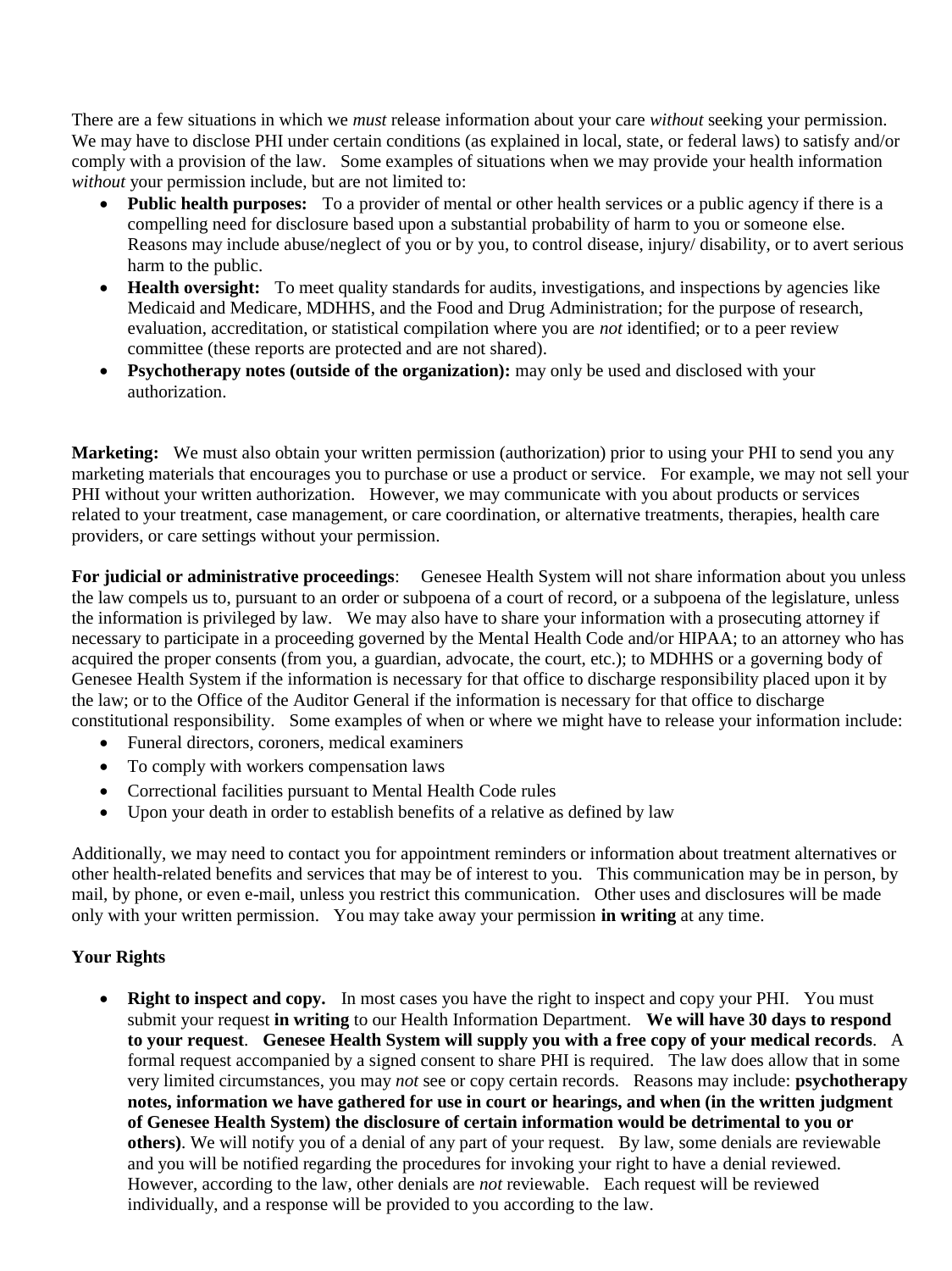- **Right to access your protected health information (PHI): We** must send record copies directly to another individual when requested in writing by you. This request must be signed by you or legal representative and clearly identify the designated person and their address. You may request electronic copies of their PHI that is maintained in an electronic health record (EHR) or other electronic designated record set. Genesee Health System must provide an electronic, "machine readable copy" to satisfy individual requests for specific formats, if possible. We may charge a reasonable fee that complies with state law in some circumstances.
- **Right to amend your protected health information (PHI):** If you believe that your PHI is not accurate, complete, timely, or relevant to the factual information, you may challenge that information. You may ask us to amend the information while it is kept by or for us. You must submit your request and your reason for the request **in writing** to the Health Information Department. You will be allowed to insert a statement into the record correcting or amending the information, and your statement will become part of the record. If your right to amend is denied, we will notify you of the denial and provide you with instructions on how to exercise your right to submit a statement, **in writing**, disagreeing with the denial. If you receive a denial to amend the information, the denial will be kept with the document(s) in question and will be disclosed along with that document to any other places that may need the information. It will be rare that we will deny a request to amend your information. Instances where we may deny your request include:
	- o It was not in writing
	- o It was not created by us (such as a court order)
	- o It is not a part of your PHI
	- o It is part of the information that you are permitted to inspect and copy
- **Right to an accounting of disclosures:** You have the right to request an accounting or list of the disclosures that we made of your PHI. This list will not include certain disclosures as indicated by HIPAA regulations, including those made for treatment, payment, or health care operations; for purposes of national security; or where you have already given us permission to share the information. To request an accounting or list of disclosures, you must submit your request **in writing** to the Health Information Department. Your request must state the time period for which you want to receive a list of disclosures. The time period may not be longer than six (6) years, and may not include dates before April 14, 2003. Your request should indicate the form in which you want the list (for example, on paper or electronically). We will also notify you whenever a breach of your unsecured PHI occurs.
- **Right to forward student immunization records to schools disclosure:** Genesee Health System may provide school immunization records with the consent of a parent, guardian, or person acting *in loco parentis* as long as this information is in the EMR and has been provided by a reliable source.
- **Right to request restrictions:** You have the right to request a restriction or limitation on your PHI that we use or disclose about you for treatment, payment, or health care operations; or that we disclose to someone who may be involved in your care or payment for your care (such as a family member or friend); or for notification purposes as described in this Notice. While we will consider your request**, we are not required to agree to it**. If we agree to it, we will comply with your request, except in emergency situations where your PHI is needed to provide you with emergency treatment. We will not agree to restrictions on uses or disclosures that are legally required, or those which are legally permitted and which we reasonably believe to be in the best interests of your health. Lastly, the HITECH Act gives you the right to have your provider restrict certain protected health information from disclosure to your health plans where you pay out of pocket, in full for your care and requests such a restriction.
- **Right to request confidential communications:** You have the right to request that we communicate with you about your PHI in a certain way or at a certain location. For example, you can ask that we only contact you at work or by mail. To request confidential communications, you must make your request **in writing** to the Health Information Department and specify how or where you wish to be contacted. We will accommodate all reasonable requests.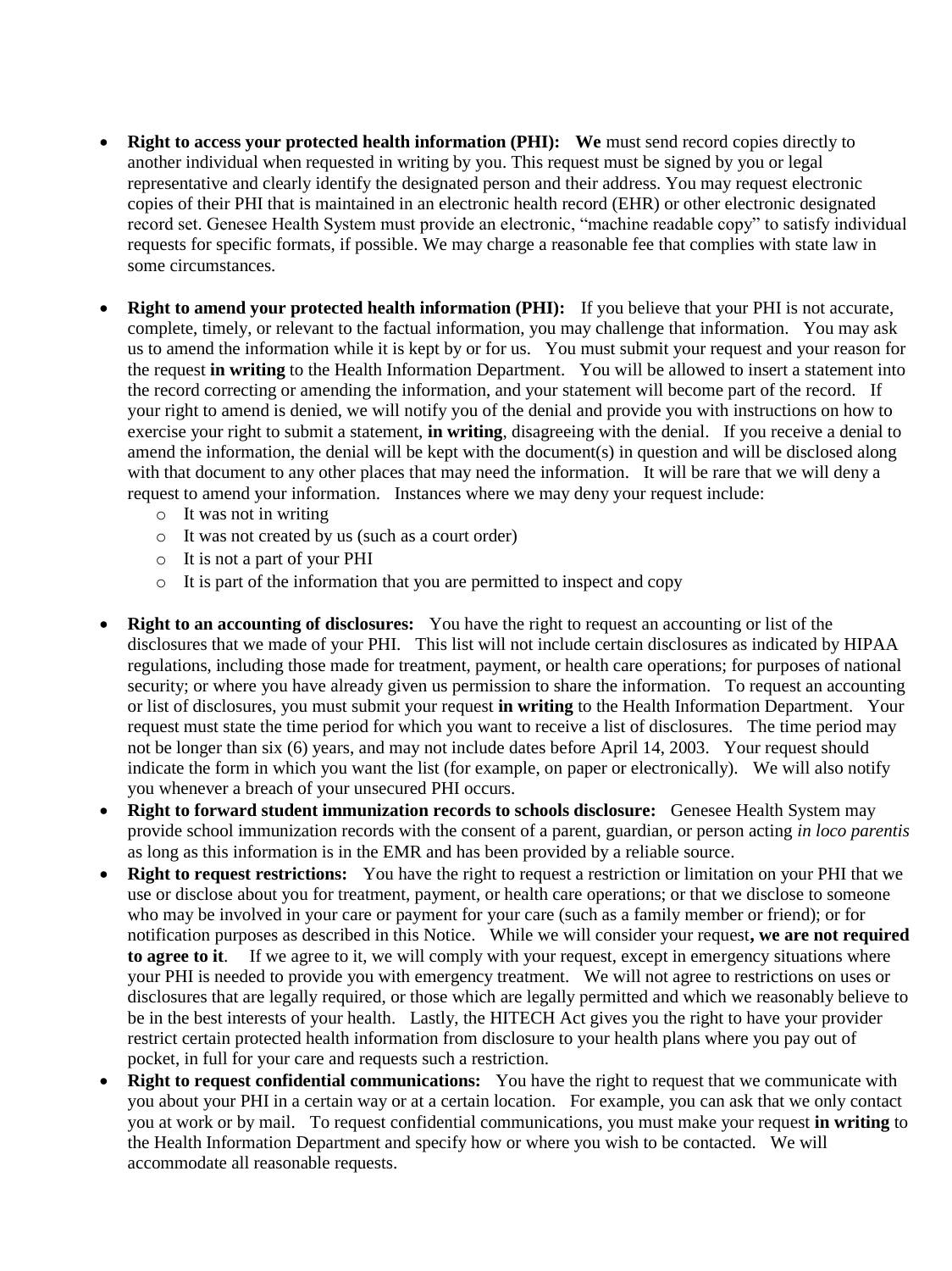- **Right to opt out of fundraising:** It is not the practice of Genesee Health System to send you fundraising materials; however, if at any time you receive such information from Genesee Health System, you have the right to opt out of receiving any fundraising communications from this entity.
- **Right to file a complaint:** If you believe your privacy rights have been violated, you may file a complaint with the Genesee Health System Office of Recipient Rights. You may also send a written complaint to the U.S. Department of Health and Human Services. You will not be penalized or retaliated against for filing a complaint. If you have questions about how to file a complaint, please contact us.

### **Contact Information**

#### **Genesee Health System Office of Recipient Rights:**

420 W. 5th Avenue, Flint, MI 48503. Phone: (810) 257-3710

### **Health Information Department:**

808 N. Grand Traverse, Flint, MI 48503 (which is a part of the 420 W. 5th Avenue building). You may contact this office by going to Customer Services.

### **Privacy Officer at Genesee Health System Customer Services:**

420 5th Avenue, Flint, MI 48503. Phone: (810) 257-3705

#### **Region 10 PIHP:**

3111 ELECTRIC AVENUE, SUITE A, PORT HURON, MICHIGAN 48060. Phone: (810) 966-3399. FAX: (810) 966-3388

### **Region V Office for Civil Rights, U.S. Department of Health and Human Services:**

233 N. Michigan Ave., Suite 240, Chicago IL 60601. Phone: (312) 886-2359. Fax: (312) 886-1807. TDD: (312) 353-5693

# **Genesee Health System**

**Notice of Privacy Practices** 

## **THIS NOTICE DESCRIBES HOW MEDICAL INFORMATION ABOUT YOU MAY BE USED AND DISCLOSED AND HOW YOU CAN GET ACCESS TO THIS INFORMATION. PLEASE REVIEW IT CAREFULLY.**

(This Notice covers all service providers who have contracts with Genesee Health System.)

### **Our Responsibilities:**

This office is required to:

- Maintain the privacy of your Protected Health Information (PHI);
- Provide you with this notice of our legal duties and privacy practices with respect to your PHI; and
- Abide by the terms of this Notice while it is in effect.

The Privacy Office reserves the right to change the terms of this Notice at any time and to make a new Notice with provisions effective for all PHI that we maintain. In the event that changes are made, this office will post those